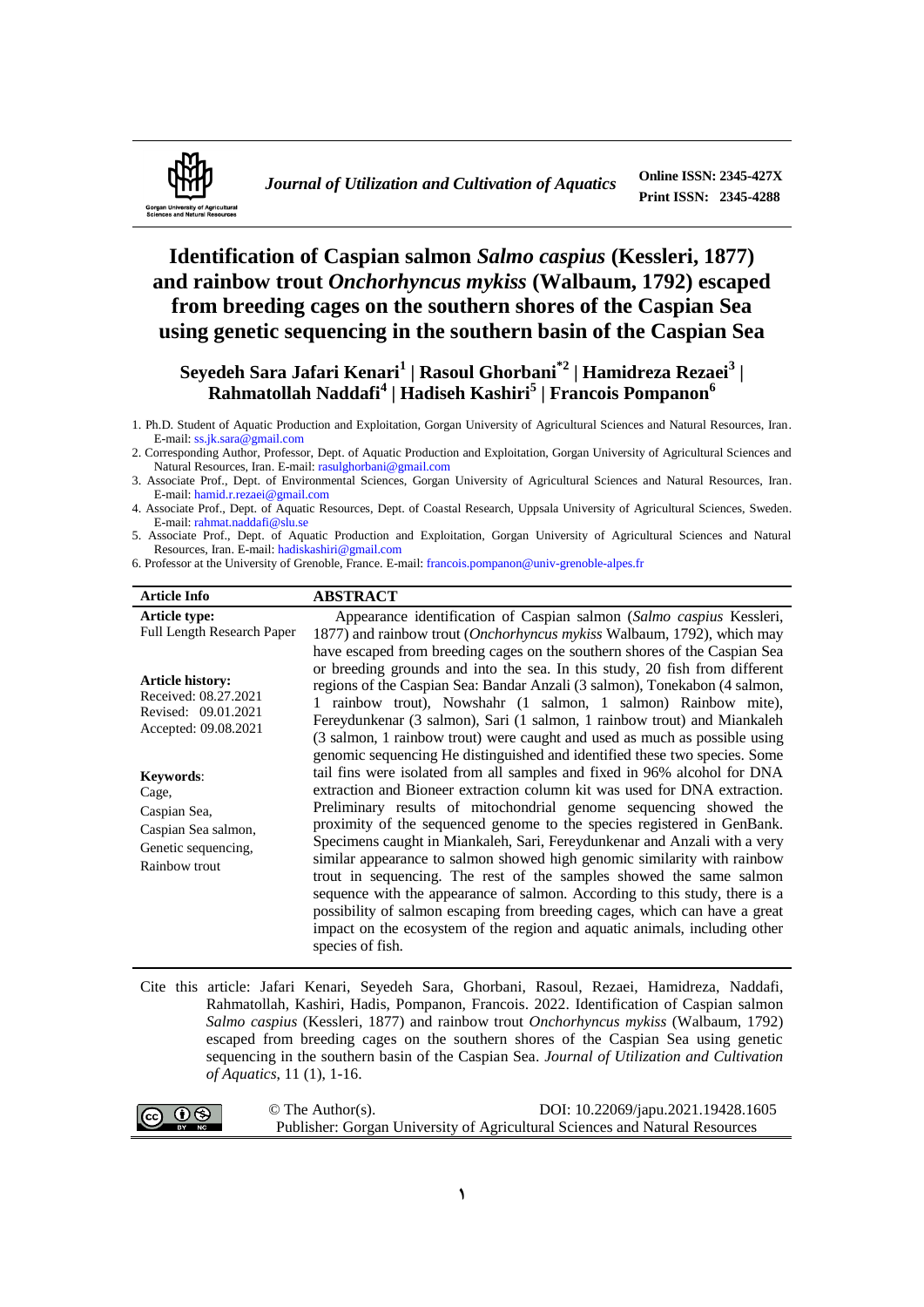

# **شناسایی ماهی آزاد دریای خزر (1877 ,Salmo caspius (Kessleri و قزلآلای روگیهکمان (1792 ,Walbaum (***mykiss Onchorhyncus* **فرار کردٌ از قفسَای پريرشی با استفادٌ از تًالییابی شن** *b Cyt* **در حًضٍ جىًبی دریای خسر**

سیده سارا جعفری کناری` | رسول قربانی\*\* | حمیدرضا رضایی<sup>۳</sup> | رحمتاله ندافی<sup>۲</sup> | حدیثه کشیری<sup>۵</sup> | فرانسواً پومپنون<sup>۶</sup>

1. دانشجوی دکتری تولید و بهرهبرداری آبزیان، دانشگاه علوم کشاورزی و منابع طبیعی گرگان، ایران. رایانامه: ss.jk.sara@gmail.com ۲. نویسنده مسئول، استاد گروه تولید و بهرهبرداری آبزیان، دانشگاه علوم کشاورزی و منابع طبیعی گرگان، ایران. [rasulghorbani@gmail.com](mailto:rasulghorbani@gmail.com) : ایانامه:

۳. دانشیار گروه محیط زیست، دانشگاه علوم کشاورزی و منابع طبیعی گرگان، ایران. رایانامه: hamid.r.rezaei@gmail.com .4 دانشيار گروه منابع آبزى، بخش تحقيقات ساحلى، دانشگاه علوم كشاورزى اپسالا، سوئد. رايانامه: rahmat.naddafi@slu.se 0. دانشیار گروه تولید و بهرهبرداری آبزیان، دانشگاه علوم کشاورزی و منابع طبیعی گرگان، ایران. رایانامه: hadiskashiri@gmail.com ۶. استاد دانشگاه گرنوبل فرانسه. رایانامه: francois.pompanon@univ-grenoble-alpes.fr

| چکیده                                                                                        | اطلاعات مقاله            |
|----------------------------------------------------------------------------------------------|--------------------------|
| تشخیص ظاهری ماهی آزاد دریای خزر، Salmo caspius (Kessleri, 1877) و ماهی                       | نوع مقاله:               |
| قزلآلای رنگینکمان (Walbaum 1792) <i>Onchorhyncus mykiss</i> (Walbaum که ممکن است از          | مقاله كامل علمى– پژوهشى  |
| قفسهای پرورشی مستقر در سواحل جنوبی دریای خزر و یا مراکز تکثیر فرار کرده و به دریا            |                          |
| راه یافته باشند، بسیار دشوار است. در این مطالعه، تعداد ۲۰ نمونه ماهی از دریای خزر:           |                          |
| بندرانزلی (۳ ماهی آزاد)، تنکابن (۴ ماهی آزاد، ۱ ماهی قزل1َلای رنگینکمان)، نوشهر (۱ ماهی      | تاريخ دريافت: ١۴٠٠/٠۶/٠٥ |
| آزاد، ۱ ماهی قزلآلای رنگینکمان)، فریدونکنار (۳ ماهی آزاد)، ساری (۱ ماهی آزاد، ۱ ماهی         | تاریخ ویرایش: ۱۴۰۰/۰۶/۱۰ |
| قزلاًلای رنگینکمان) و میانکاله (۳ ماهی اّزاد، ۱ ماهی قزلاًلای رنگینکمان) صید و با استفاده    | تاریخ پذیرش: ۱۴۰۰/۰۶/۱۷  |
| از توالی یابی ژنومی تا حد امکان این دو گونه را از هم تفکیک و شناسایی کرد. از همه نمونهها     |                          |
| مقداری باله دمی جدا شده و بهمنظور استخراج DNA در الکل ۹۶ درصد فیکس شده و برای                | واژەھاي كليدى:           |
| استخراج DNA از کیت ستونی استخراج شرکت Bioneer استفاده شد. نتایج اولیه توالیbیابی             | توالىيابى ژنتيكى،        |
| ژنوم میتوکندریایی درصد نزدیکی ژنوم توالی یافته با گونههای ثبت شده در GenBank را نشان         | درياي خزر،               |
| داد. نمونههای صید شده در میانکاله، ساری و فریدونکنار و انزلی با ظاهری بسیار شبیه به ماهی     | قفس،                     |
| آزاد، در توالی،یابی شباهت بالای ژنومی را با ماهی قزل <b>آلای رنگین</b> کمان نشان دادند. بقیه | ماهي أزاد درياي خزر،     |
|                                                                                              | ماهي قزل آلاي رنگين كمان |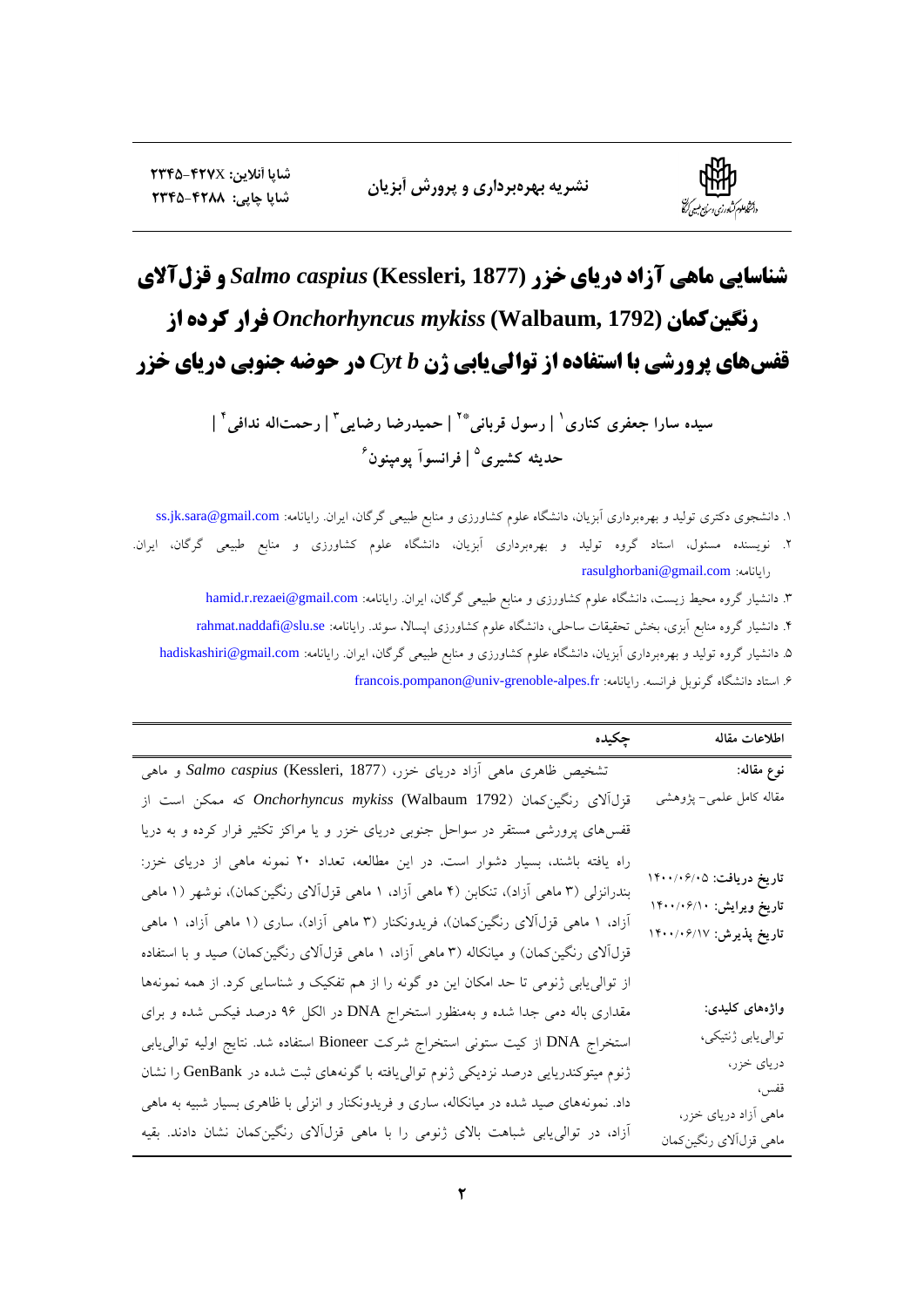.<br>نمونهها با ظاهر ماهی آزاد همان توالی ماهی آزاد را نشان دادند. بر اساس این مطالعه، احتمال فرار قزلآلا از قفسهای پرورشی وجود دارد که میتواند اثرات زیادی بر اکوسیستم منطقه و آبزیان از جمله گونههای دیگر ماهی بگذارد.

**استناد**: جعفری کناری، سیده سارا، قربانی، رسول، رضایی، حمیدرضا، ندافی، رحمتالـه، کشـیری، حـدیث، پومپنـون، فرانسـوآ (۱۴۰۱). شناسـایی مـاهی زاد دریای خسر (1877 ,Kessleri (*caspius Salmo* و قسل الی رنگینکما (1792 ,Walbaum (*mykiss Onchorhyncus* فهرار کرده از قفسهای پرورشی با استفاده از توالی بابی ژن Cyt b در حوضه جنوبی دریای خزر. *نشریه بهـرهبـرداری و پـرورش آبزیـان*،  $.1 - 19$  (1) 11 DOI: 10.22069/japu.2021.19428.1605

 $\overline{w}$   $\overline{w}$ ناشر: دانشگاه علوم کشاورزی و منابع طبیعی گرگا © نویسندگا .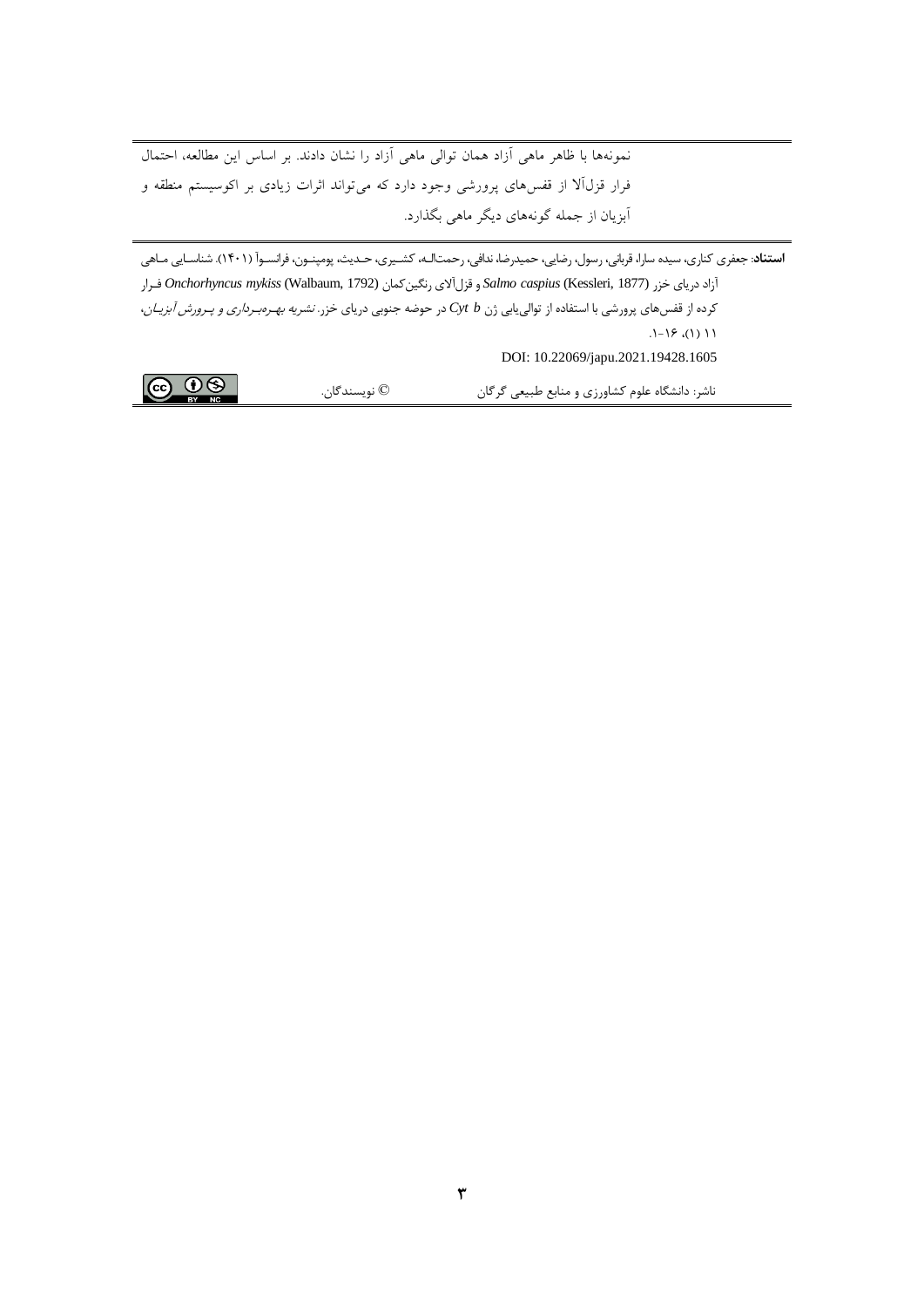**مقدمٍ**

بهمنظور اعمال مدیریت مسئولانه و منطقی بر منابع، باید ساختار جمعیتی گونهای ماهیان که بهطور مستقيم یا غیرمستقیم داراي اهميت اقتصادي هست، مورد تحقیق و بررسی قرار گیرد (تودلا، ۱۹۹۹). حوضه آبریز کاسپین در جنوب دریای خزر محل زیست حدود ۱۱۵ گونه ماهی است (جولاده رودبار و همکاران، ۲۰۱۵) که بسیاری از آنها نیز داراي ارزش تجاري هستند آزادماهيان (Salmonidae) یکی از باارزش ترین گونههای ماهیان است که بهصورت طبیعی در نیمکره شمالی کره زمین پراکنده شدهاند اما امروزه برخی از گونههای آن جهت مقاصد پرورشی به اغلب نقاط جهان معرفی شده است (وان در لان و فریک، ۲۰۲۱)، این ماهیان اغلب متعلق به مناطق سردسیری و یا معتدله میباشند، و به همین جهت به آنها ماهیان سردآبی اطلاق می گردد، خانواده آزادماهيان دارای ١١ جنس و حدود ۲۴۷ گونه هست (فریک و همکاران، ۲۰۲۱) جنس 1758 ,Linnaeus *Salmo* یىی اظ ٟٔٓتطیٗ جنس های این خانواده به دلیل نادر و در معرض خطر انقراض بودن است و گونه ماهی آزاد دریای ذعض *caspius Salmo*( وؿّطي، 1877( اؾت (وطن دوست و همکاران، ۲۰۱۴)، این گونه بزرگترین نمونه از قزلآلای دریایی در حوضه کاسپین است که در مواردي با وزن بيش از ۴۵ كيلوگرم در زمان مهاجرت تخمریزی در رودخانه منتهی به دریای خزر (رودخانه كورا در كشور آذربایجان) صید شده است.

ٔبٞی لعَآالي ضٍ٘یٗوٕبٖ ) *Oncorhynchus* نیز عضو مهم دیگری از *mykiss* (Walbaum, 1792 این خانواده میباشد. این ماهی یکی از مهمترین گونه ماهیان آب شیرین است که سهم بالایی در تأمین غذاي انسان دارد (ستاري و همكاران، ٢٠٠٣) و به عنوان گونه اصلی در اکثر کارگاههای تکثیر و

پرورش ماهیان سردآبی در بیش $\zeta$ ب نظاط جهان درآمده است.

تكریم ؽبٞطي *caspius Salmo* ٚ *Dncorhynchus mykiss* که ممکن است از قفس های پرورشی و یا مراکز تکثیر فرار کرده باشند و به دریا راهیافته باشند، بسیار سخت و دشوار است و تا حد زیادی این دو گونه باهم اشتباه گرفته می شوند. از تبعات منفی فرار گونههای پرورشی به آبهای آزاد می توان به تولید گونههای هیبرید اشاره نمود، این روند می تواند خلوص ژنتیکی و ذخایر گونهای آزادماهیان را در حوضه جنوبی خزر دستخوش تغییرات اساسی قرار دهد. ازاین٫و انجام مطالعات برای شناسایی گونهها و هیبریدها با استفاده از توالی یابی ژنتیکی گونهای ضروری بهنظر میرسد. همچنین بهمنظور بهبود مدیریت ارزیابی ذخایر آبزیان، شناسایی ساختار ژنتیکی جمعیتی، مهاجرت و عوامل محیطی تأثیرگذار با توجه به نوع گونه اهمیت دارد. هرچه دانش ما از جمعیتها و تنوع درونگونهاي بیشتر باشد، تلاش برای حفاظت از آنگونه موفقیتآمیزتر است (جنتی و همکاران، ۲۰۱۳).

جمعیتها در حقیقت مجموعه متنوعی از ژنها هستند که عواملی همچون فاصله نسلها، صید بی رویه، شرایط نا مناسب آب و هوایی و از بین رفتن زیستگاهها منجر به کاهش اندازه مؤثر جمعیتها و در نتیجه کاهش تنوع ژنتیکی ذخایر شده و خطر انقراض را افزایش میدهد (ذوالقرنین و همکاران، ۲۰۱۰). به علت بزرگ بودن اندازه مؤثر جمعیت ماهیان دریایی و جریان ژنی محدود در آبهای شیرین، ماهیان دریایی در مقایسه با ماهیان آب شیرین و تنوع ژنتیکی بالاتر و تمایز ژنتیكی پایین تری را نشان می دهند (برایت و همکاران، ۲۰۰۵).

بهدلیل اهمیت ماهی آزاد دریای خزر و با توجه به فقدان اطلاعات لازم در زمینه تأثیر عوامل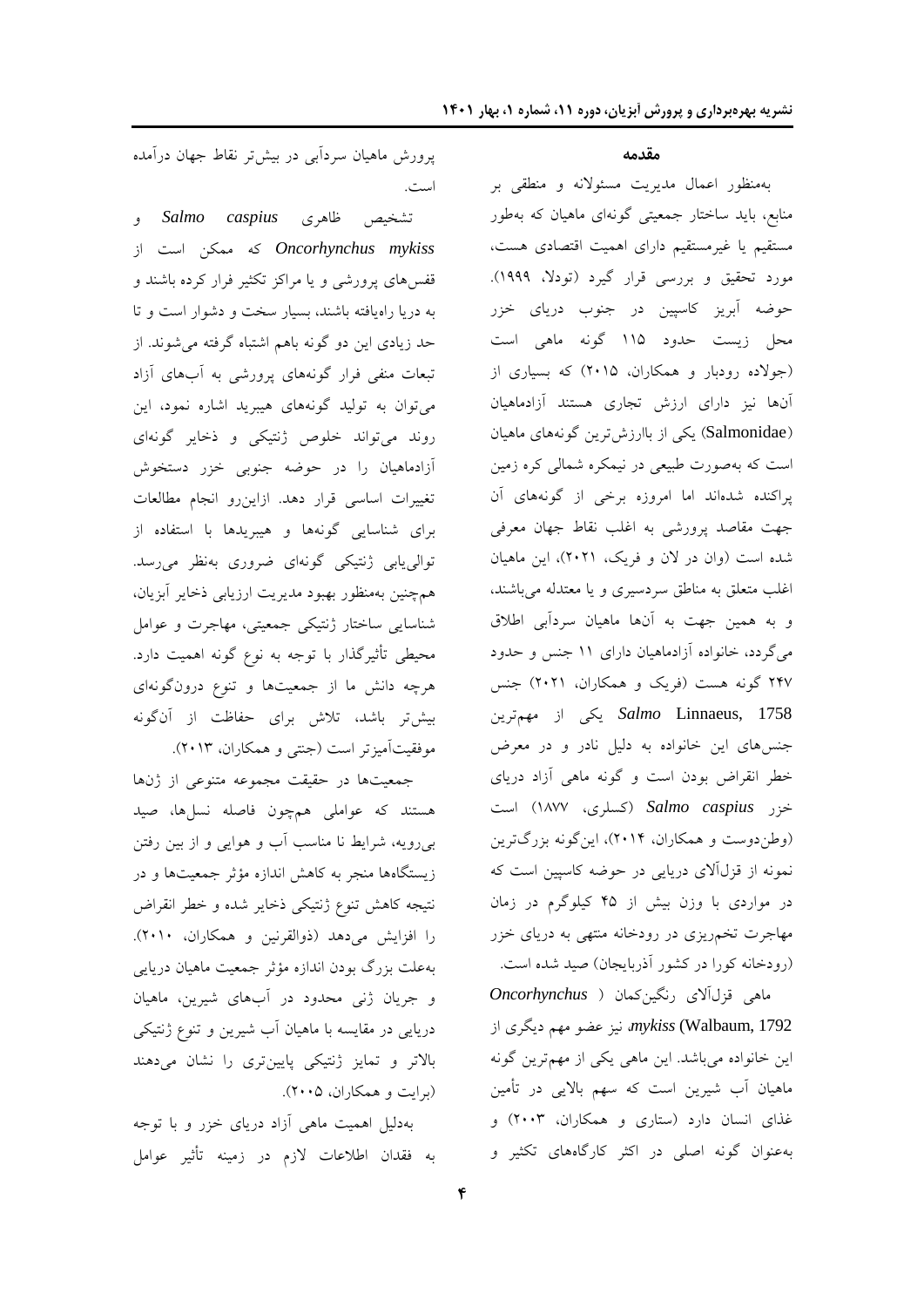اکولوژیکی بر ساختار جمعیتهای آن در دریای خزر، در این مطالعه سعی شده با استفاده از اطلاعات صید، دادههای ژنتیكی، پراكنش و تشخیص ماهی آزاد بومی دریای خزر از گونههای پرورشی در سواحل جنوبی خزر (استان گلستان، مازندران و گیلان) فراهم شود. مطالعات فرار گونههای بالغ نشان داده است كه آنها میتوانند با موفقیت رشد کنند، یا بهطور متداول در رودخانههایی که وارد میشوند، بیشتر با ماهی بومی متصل شوند، بنابراین ساختار ژنتیکی جمعیت بومی را تغییر دهند (کروزیر، ۱۹۹۳؛ کلیفورد و همکاران، ۱۹۹۷ ب). انتقال ژنهای گونههای غیربومی به گونههای بومی ممکن است اثرات منفی بر سازگاری، بهرهوری و ذخاير جمعيت گونههاي بومي داشته باشد.

کلیفورد و همکاران (۱۹۹۷) نشان دادهاند که نوجوانان ماهی آزاد فرار کرده از یک واحد پرورشی به یک رودخانه چرخه حیات خود را بهطور کامل با موفقیت تکمیل کرده، کاملاً به آن عادت کرده، تکثیر کرده و با نژاد ماهی آزاد بومی در آن رودخانه نیز متصل و تكثیر شده است. بهطور مشابه، مطالعات فرار از بزرگسالان نشان داده است كه آنها می توانند با موفقیت رشد کنند، یا بهطور متداول در رودخانههایی که وارد می شوند، بیشتر با ماهی بومی متصل شوند، بنابراین ساختار ژنتیکی جمعیت بومی را تغییر دهند (کروزیر، ۱۹۹۳؛ کلیفورد و همکاران، ۱۹۹۷ ب). براساس نتایج آتر و همکاران (۱۹۹۳) تکثیر بین نژادهای ماهیان آزاد که از نظر ژنتیکی

متفاوتاند، بهطورکلی برای جمعیت طبیعی زیانآور است (آتر و همکاران، ۱۹۹۳).

به دلیل کمبود نمونههای دریایی و دشوار بودن تشخیص تمایز گونههای پرورشی فرار کرده از قفسهای پرورشی در دریا با گونههای دریایی، کمبود اطلاعات و ذخیره ژنتیکی در ایران سعی می شود با استفاده از دادههاى ژنتيكى خلوص گونهها، در صورت بروز تبادل ژنتیكی بين گونههای وحشی و اهلی موردبررسی قرار گیرد. بسیاری از ماهیان قزل آلا فرار کرده از قفس و یا کارگاههای تکثیر، بعد از مدتی در دریا بودن ظاهری بسیار شبیه به ماهی آزاد پیدا میکنند و تشخیص این دو گونه از هم از روی خصوصيات ظاهري بسيار كاري مشكل و سخت خواهد بود. بدین منظور برای شناسایی و تشخیص این دو گونه از هم احتياج به روشهاى ديگرى مثل توالی یابی ژنتیکی میباشد. ازاین رو در این مطالعه سعی شده است با استفاده از توالی پابی ژنومی تا حد امکان این دو گونه را از هم تفکیک و شناسایی کرد.

#### **مواد و روش ها**

در مسير مطالعه بر روی دو گونه قزلآلا و ماهي آزاد، تعداد ۲۰ نمونه از مناطق حوضه جنوبی دریای خزر به ترتیبی که در جدول ۱ آمده است، نمونهها صيد شدند. محل حدودي مناطق نمونهبرداري در شكل ۱ مشخص شده است.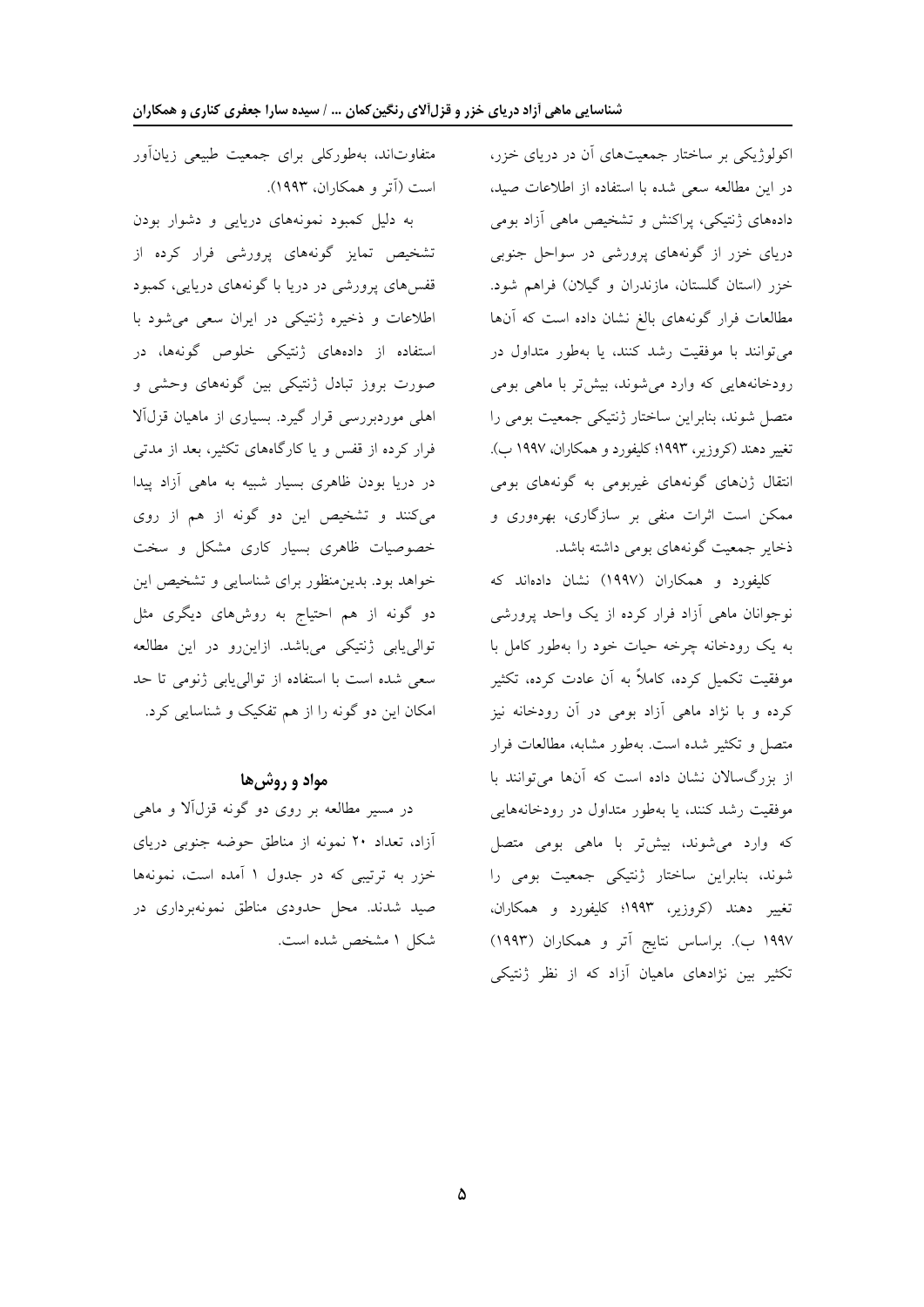

**جديل -1 ضزح مىاطق ي ومًوٍَای صید ضد.ٌ**

| نوع گونه                  | تعداد        | منطقه صيد  | شماره                     |
|---------------------------|--------------|------------|---------------------------|
| آزاد                      | ١            | فريدونكنار | ١                         |
| آزاد                      | ١            | فريدونكنار | ٢                         |
| آزاد                      | $\lambda$    | انزلى      | $\mathsf{r}$              |
| قزل آلاي رنگين كمان       | $\mathsf{r}$ | سارى       | ۴                         |
| آزاد                      | $\mathsf{r}$ | ميانكاله   | ۵                         |
| آزاد                      | $\lambda$    | فريدونكنار | ۶                         |
| آزاد                      | ١            | سارى       | $\lor$                    |
| آزاد                      | $\lambda$    | انزلى      | $\wedge$                  |
| آزاد                      | $\lambda$    | تنكابن     | ٩                         |
| آزاد. قزل آلاي رنگين كمان | $\mathsf{r}$ | نوشهر      | $\mathcal{N}$             |
| آزاد                      | $\lambda$    | تنكابن     | $\backslash$ $\backslash$ |
| قزل                       | $\lambda$    | ميانكاله   | $\mathcal{N}$             |
| آزاد                      | ١            | تنكابن     | $\backslash \Upsilon$     |
| آزاد                      | $\lambda$    | انزلى      | $\mathcal{N}$             |
| آزاد. قزل آلاي رنگين كمان | ٢            | تنكابن     | $\backslash \mathcal{Q}$  |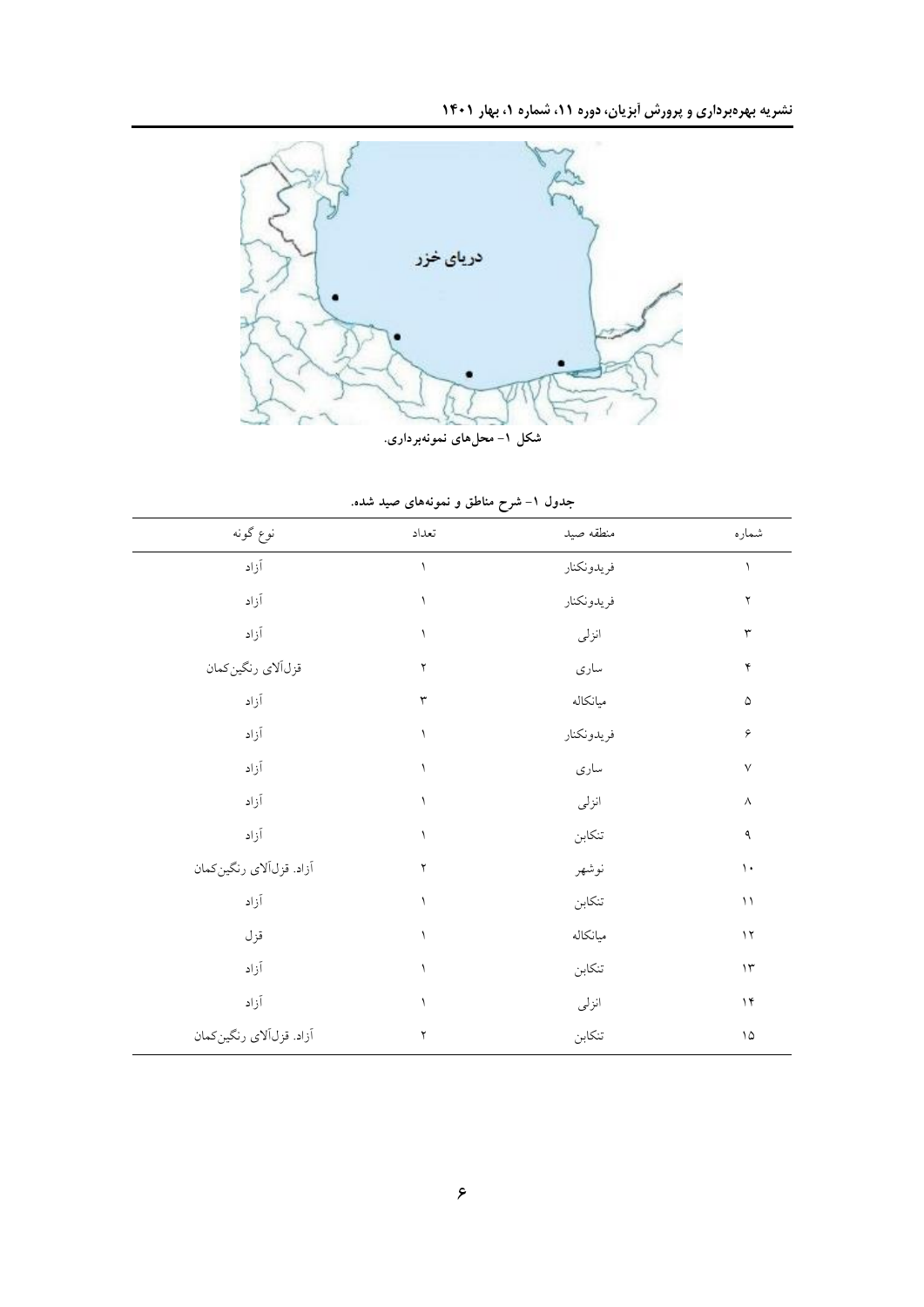همچنین ۳ نمونه بچهماهی انگشتقد ماهی اظ *Oncorhynchus mykiss* ٚ *Salmo caspius* مراکز تکثیر پرورش شهر تنکابن تهیه گردید. از نمونهها قسمتی از باله دمی جدا نموده و در اتانول ۹۶ درصد تثبیت گردید، سپس براي انجام مطالعات بعدي به آزمايشگاه منتقل شد. براى استخراج DNA از

استفاده شد. بهمنظور تکثیر ژن میتوکندریایی *Cytb* ماهی آزاد و درياي خزر و قزل1َلاي رنگينِکمان، از آغازگرهاي

نمونهها از کیت استخراج ستونی شرکت Bioneer

اختصاصی زیر برای تکثیر قطعه موردنظر در دستگاه ترموسایکلر استفاده شد:

### *SalmoF* : 5' CCAGCACCHTCTAAYATCTCAGT 3' *SalmoR* : 5' AAGAAAGATGCYCCGTTRGC 3'

يشتوانه تكرار ١٠٠٠ استفاده شد. كه در شكل ١ مشخص است. جمعیتهای مورد مطالعه از لحاظ ژنتیکی از یکدیگر تمایز یافته و در یک خوشه قرار نگرفتند. در مجموع میٍتوان نتیجه گیری نمود که تمایز ریختی جمعیتها در مناطق مورد مطالعه بیشتر متأثر از نقش عوامل ژنتیکی بوده است.

#### **وتایج ي بحث**

با توجه به نتایج بهدست آمده از تعداد ۲۰ نمونه ٔبٞیٞبي آظاز )*caspius Salmo* )ٚ لعَآالي رنگین کمان *(Oncorhynchus mykiss)* از حوضه جنوبی دریای خزر و مراکز تکثیر و قفسهای پرورشی مستقر در دریا، قطعهای به طول حدود ۲۰۰ جفت باز از ژن سیتوکروم b برای نمونهها بهدست آمد. در جدول زير درصد نزديكي تواليهاى نمونهها با گونههاى ثبت شده در GenBank نشان داده شده است.

تفاوت ظاهري ماهي آزاد و قزلآلا در حالت عادی و پرورشی بسيار متفاوت است (شكلهای ۲ و ۳)، ولی زمانی که قزل آلای رنگینکمان در محیط لب شور مثل دریا قرار بگیرد، به عنوان مثال در قفس های دريايی پرورش يابد، ازنظر ظاهری بسيار شبیه به هم خواهند شد، بهطوری كه تشخیص و تفکیک ظاهری آنها بسیار سخت و مشکل خواهد بود. نتایج این مطالعه این موضوع را تأیید میکند.

واکنش PCR بهصورت زیر برای تکثیر ژن سیتوکروم b به اجرا درآمد. واسرشتگی اولیه دو رشته DNA در دمای ۹۵ درجه سانتی گراد بهمدت ۳ دقیقه، سپس ۴۰ چرخه شامل واسرشتگی در دمای ۹۵ درجه سانتی گراد به مدت ۳۰ ثانیه، الحاق دو رشته DNA در دمای ۵۶ درجه سانتیگراد بهمدت ۳۰ ثانیه و بسط اولیه بهمدت ۳۰ ثانیه در دمای ۷۲ درجه سانتی گراد و درنهایت پس از اتمام ۴۰ چرخه مرحله بسط نهایی بهمدت سه دقیقه در دمای ۷۲ درجه سانتی گراد انجام شد. پس از انجام واکنش زنجیرهای پلی مراز، محصولات تكثیرشده بر روى ژل آگارز ۲ درصد بررسی گردید. و سپس برای انجام توالییابی به روش سنگر به شرکت ژن فن آوران ارسال شدند.

بازنگري تواليها با نرمافزار BioEdite و همردیفی (Aligne) با استفاده از نرمافزار MEGA6 انجام شد. شاخصهای تنوع نوکلئوتیدی، جایگاههای چندشكلی (polymorphic sites)، انتقالی (transitions) و متقاطع (transversions)، تنوع هاپلوتایپی و واریانس آنها بر اساس مدل (1987) Nei، شاخص گاما بهمنظور برآورد نرخ یا ضریب ناهمگونی بين نمونههای موردبررسی، درصد ترکیب نوکلئوتیدی، تست بی طرفی تاجیما با استفاده از نرمافزار (test of Tajima, 1989–D) 4.1 Arlequin انجام شد. برای ترسیم درخت فیلوژنی به روش Maximum Likelihood و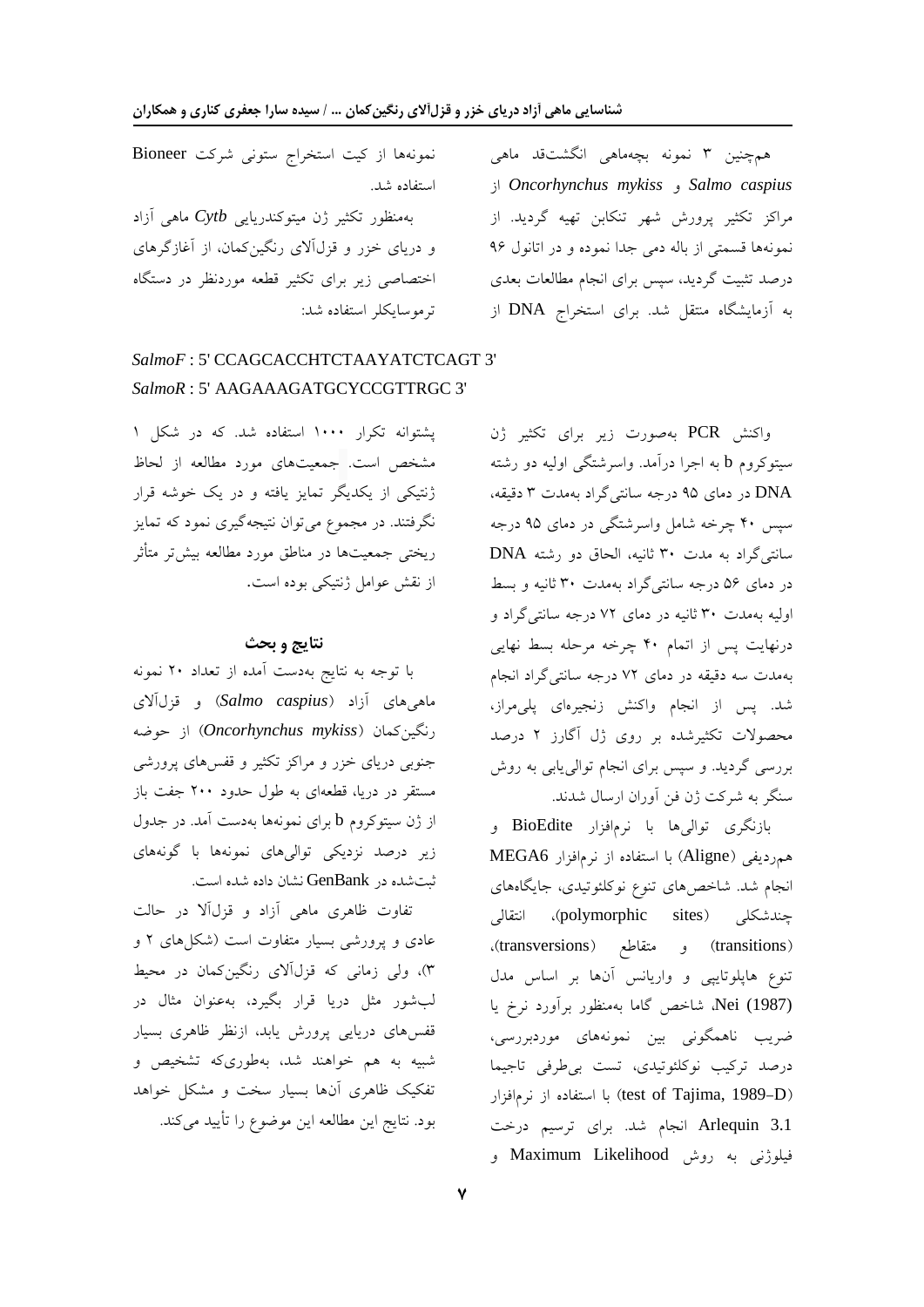

**ضکل -2 ومایی اس ماَی آساد دریای خشر.**

اقتباس از:

**Jouladeh Roudbar, A., Farahmand, H., Abed-Elmdoust, A.R., Mojazi Amiri, B. 2021. Distribution, Conservation Status and Identification Key of Luciobarbus Heckel 1843 in Iran. 10: 77-92. 10.30473/EAB.2021.54891.1800.**



**ضکل -3 ومایی اس ماَی قشلآالی روگیهکمان.** اقتباس از:

**Jouladeh Roudbar, A., Farahmand, H., Abed-Elmdoust, A.R., Mojazi Amiri, B. 2021. Distribution, Conservation Status and Identification Key of Luciobarbus Heckel 1843 in Iran. 10: 77-92. 10.30473/EAB.2021.54891.1800.**

| ╯<br>بطلوحا والمستسرعية عي رس المرضي في المستعمد |                           |                                           |           |            |               |  |
|--------------------------------------------------|---------------------------|-------------------------------------------|-----------|------------|---------------|--|
| درصد شباهت به S. caspius                         | $O.$ mykiss درصد شباهت به | گونه شناساییشده با استفاده ویژگیهای ریختی | تعداد     | منطقه صيد  | رديف          |  |
|                                                  | ۹۵/۱۷ درصد                | آزاد                                      | ١         | فريدونكنار | ١             |  |
|                                                  | ۹۴/۲۴ درصد                | آزاد                                      | $\lambda$ | فريدونكنار | ٢             |  |
| ۹۸/۳۹۵ درصد                                      |                           | ازاد                                      | ١         | انزلى      | ٣             |  |
|                                                  | ۹۴/۲۴ درصد                | قزل آلاي رنگين كمان                       | ٢         | سارى       | ۴             |  |
|                                                  | ۹۴/۴۵ درصد                | آزاد                                      | ٣         | ميانكاله   | ۵             |  |
| ۹۷/۷۹ درصد                                       |                           | آزاد                                      | ١         | فريدونكنار | ۶             |  |
| ۹۷/۲۶ درصد                                       |                           | آزاد                                      | ١         | سارى       | $\lor$        |  |
| ۹۵/۸۰ درصد                                       |                           | آزاد                                      |           | انزلى      | $\wedge$      |  |
| ۹۸/۹ درصد                                        |                           | آزاد                                      |           | تنكابن     | ٩             |  |
| ۹۵/۸۰ درصد                                       |                           | أزاد. قزل آلاي رنگين كمان                 | ٢         | نوشهر      | $\mathcal{L}$ |  |
|                                                  | ۹۶/۳۸ درصد                | آزاد                                      | ١         | تنكابن     | ۱۱            |  |
| ۹۵/۱۵ درصد                                       |                           | قزل                                       |           | ميانكاله   | $\gamma$      |  |
|                                                  | ۹۰/۱۷ درصد                | آزاد                                      | ١         | تنكابن     | ۱۳            |  |
| ۹۵/۱۵ درصد                                       |                           | آزاد                                      |           | انزلى      | ۱۴            |  |
|                                                  | ۹۵/۹۳ درصد                | آزاد. قزل آلاي رنگين كمان                 | ٢         | تنكابن     | ۱۵            |  |

**جديل -2 درصد وشدیکی صوًم تًالییافتٍ با گًوٍَای ثبت ضدٌ در GenBank.**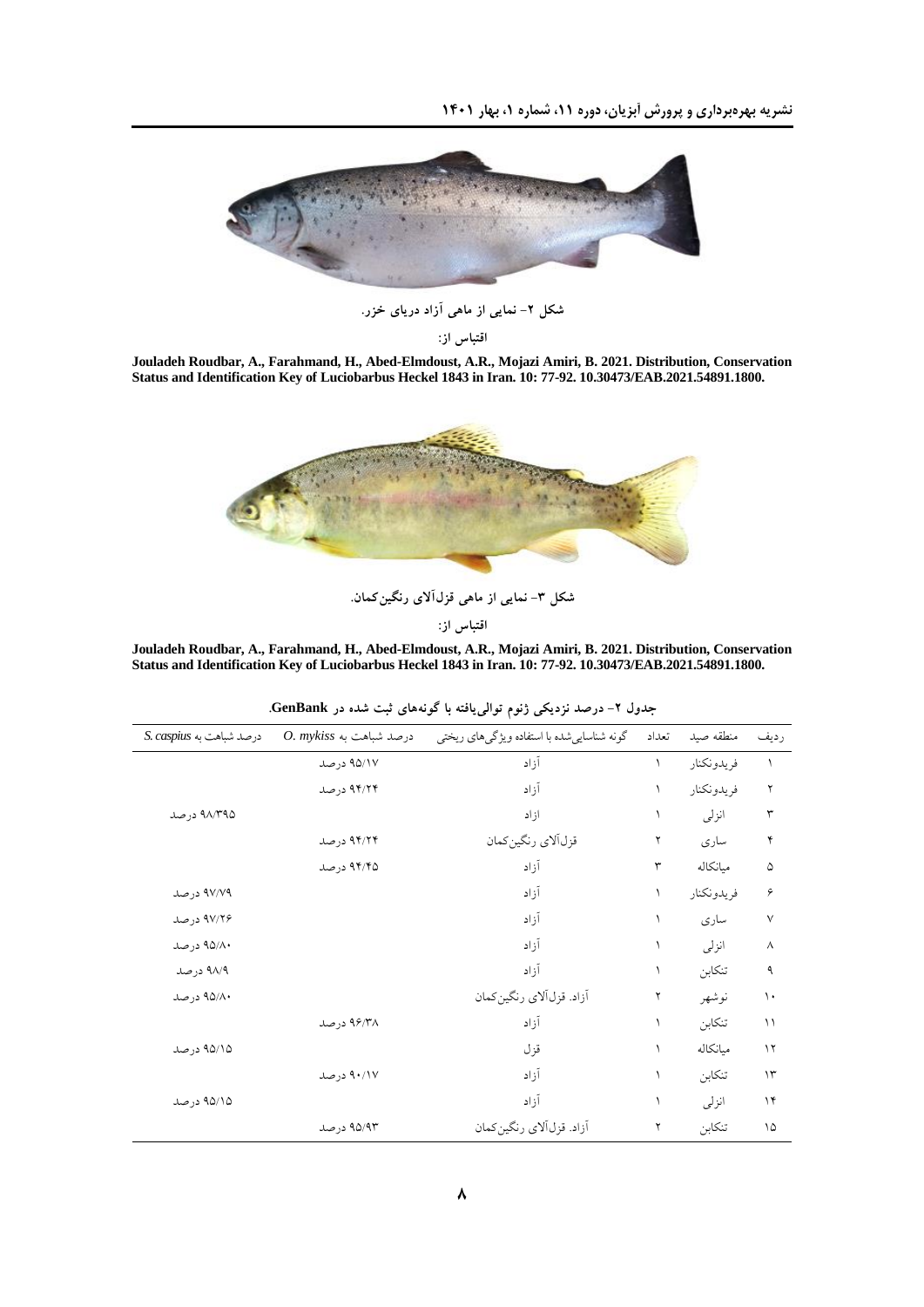نشان دادند. تعداد جايگاههاى مورد استفاده براى محاسبه فاصله با سطح مورد اجازه از دادههاى از دست رفته (۰/۰۵) ۱۵۱ جایگاه بهدست آمد. تنوع ژنتیکی بهدست آمده برای جایگاههای پلیمورف در جدول ٢ ارائه شده است.

با توجه به نتايج مندرج در جدول ٢ نمونههاى صیدشده در میانکاله، ساری، فریدونکنار و انزلی اگرچه ازلحاظ ظاهری بسیار شبیه به ماهی آزاد بودند، اما با توجه به نتایج توالی یابی ژن Cyt b شباهت با ماهی قزلآلای رنگینِکمان را نشان دادند. اما نمونههایی با ظاهر ماهی آزاد همان توالی ماهی آزاد را

جدول ۳- تنوع استاندارد جایگاههای پل*ی مو*رف*ی*.

| $19/77 \pm 7/97$ |                                              | میانگین تعداد ژن کپی شده            |
|------------------|----------------------------------------------|-------------------------------------|
|                  | $\Gamma/9.9 \pm ./105$                       | تعداد آلل                           |
|                  | یہ ان تنبہ ثنا کے بیان میں فیصل کی حمل تعلید | یا تصدید ملے مالیا تار پیمیزہ مکانا |

میزان تنوع ژنتیکی، پلیمورفیسم در لوکوسها، تعداد انتقال ها و واژگونی ها در جدول ۴ ارائه شده است. با توجه به سطح هاپلوتایپی، مجموع فرکانس توالی ها با ۰/۰۴۷ به دست آمد.

| $1/\cdots \pm \cdot/\cdot 14$    | تنوع ژنی                       |  |
|----------------------------------|--------------------------------|--|
| ۲۳۲                              | تعداد انتقالها                 |  |
| ۱۴۱                              | تعداد واژگونی                  |  |
| $\mathsf{r}\mathsf{v}\mathsf{r}$ | تعداد جايگزيني                 |  |
| ۱۴۲                              | تعداد جايگاه پليمورفي          |  |
| 17 <sub>A</sub>                  | مكان هاى مشاهده شده با انتقال  |  |
| ۱۴۱                              | مکانهای مشاهده شده با واژگونی  |  |
| ۱۴۲                              | مکانهای مشاهده شده با جایگزینی |  |
|                                  |                                |  |

جدول ۴– شاخص های تنوع مولکولی، جایگاههای چند شکلی، انتقالی و متقاطع.

هتروزایگوسیتی مورد انتظار ۰/۵۷۳±۰/۱۰۵ و تعداد آلم ها ۰/۰۱۴  $\ast$  7/۶۰۹ به دست آمد. مقدار آمار آزمون  $F_S$  بی طرفی (neutrality tests) تاجیما و شاخص نیز طبق جدول ۵ بهدست آمد که شاخص منفی از لحاظ آماری معنیدار نبود (۰/۱). (P≥۰/۰۱).

درصد بازهای آل<sub>ی</sub> تشكیلِ دهنده ژن Cyt b برای نمونههای توالی یابیشده شامل ۴۱/۳۹=A درصد، 7۳/۱۶ درصل، ۲۸/۷۰=T درصد و G=۱۶/۷۵ درصد بود. همچنین میانگین تفاوت جفت بازی ۳۲/۴۷ ±۷۲/۳۳ برآورد شد. تنوع نوکلئوتیدی Pi(میانگین بر حسب جایگاه) ۲۴/+±۰/۲۷ بهدست آمد. مقدار میانگین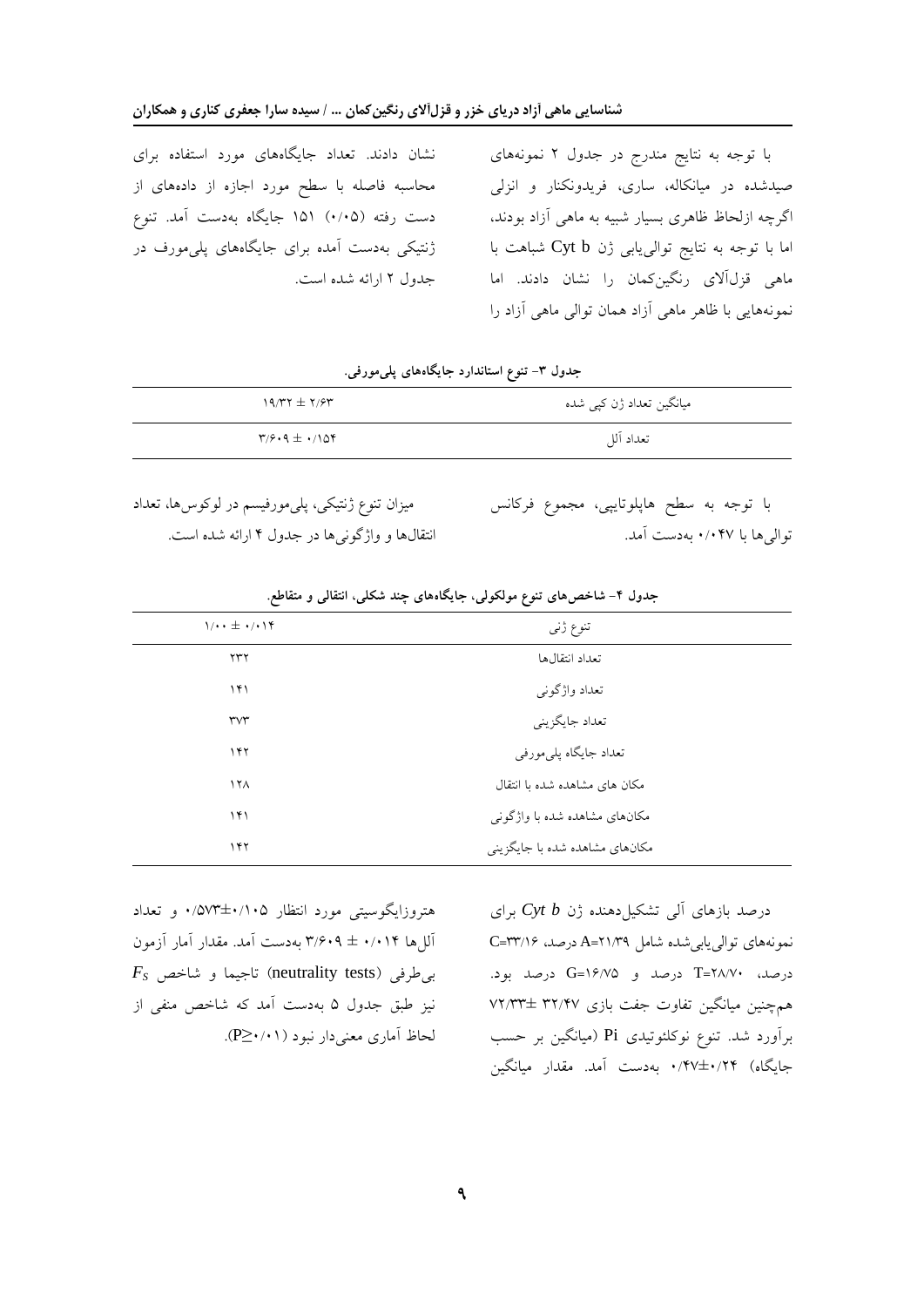

**ضکل -4 درخت تکاملی ماَیان آساد ي قشلآال در حًضٍ جىًبی دریای خشر با استفادٌ اس Likelihood Maximum.** 

توالی های ماهی ازاد دریای خزر و قزلالای مسلم بهدست امدند. دنبالهها (۱۰ تکرار) تجزیه و تحلیل درخت MP با استفاده از الگوریتم -Subtree (SPR (Regrafting-Pruning ثب ؾغح خؿتدٛ 0/0 بهدست امد که در آن درختان اولیه با افزودن تصادفی شامل ٢٢ توالی نوكلئوتیدی بود. موقعیتهای

تاریخ تکامل با استفاده از روش حداکثر مجازات (Maximum Parsimony) استنباط شد. تجزیه و تحلیل درخت توسط برنامه MEGA 6.0 بین رنگینِ کمان انجام شد.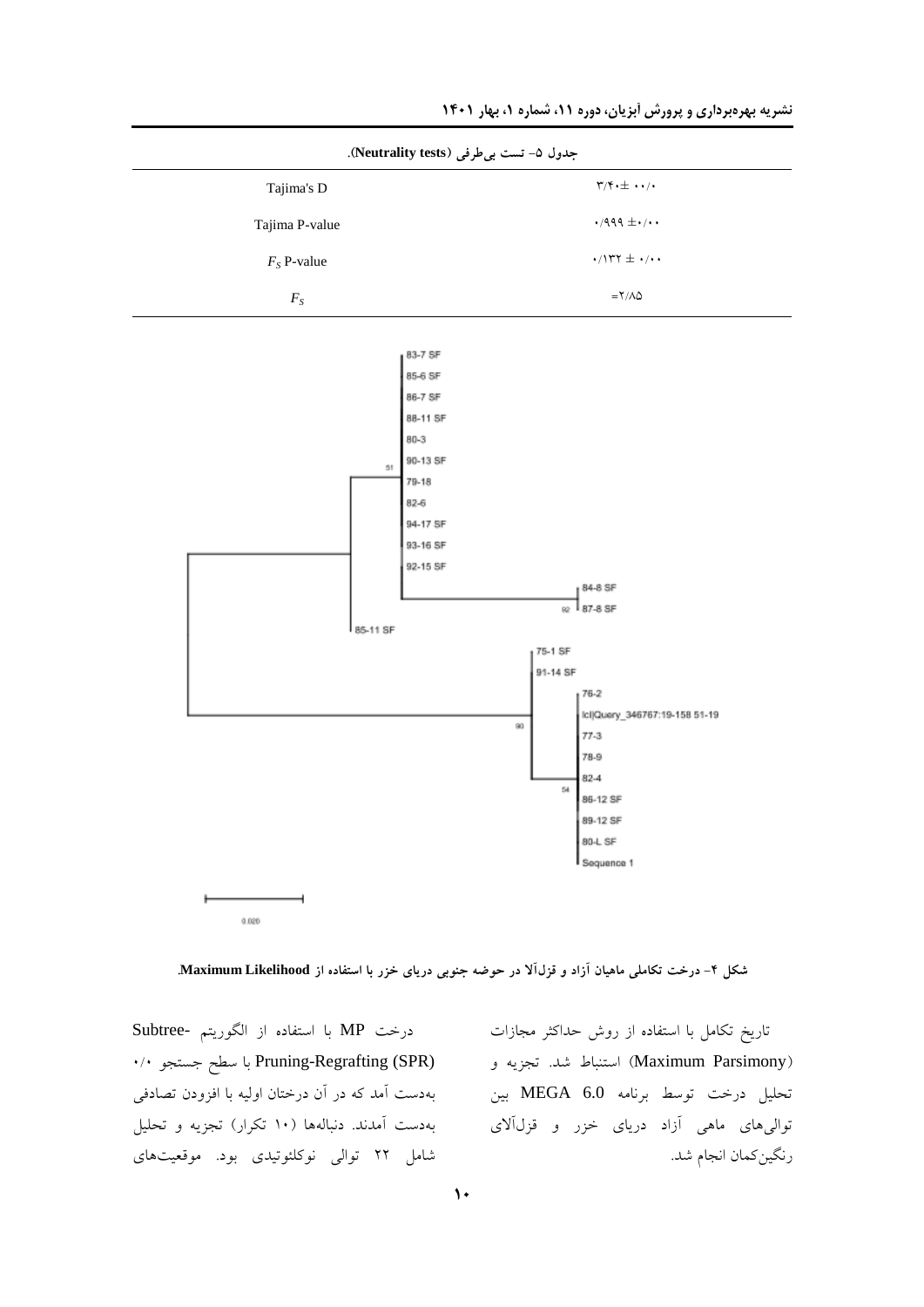از حداکثر تجزیه و تحلیل ۲۰ گونه سالمونید حاصل شده است. نتایج نشان داد دو گونه قزلآلای رنگینِکمان و آزاد دریای خزر بهدرستی از هم جدا هستند و گونههایی اطمینان از نوع گونه وجود نداشت و ظاهر ماهی آزاد داشتند مثل شماره ۱۲ که از انزلی صید شده بود در گروه قزلآلای رنگینکمان قرار گرفت. همچنین ماهیِهای آزاد صید شده از میانکاله (شماره ۳، ۴ و ۱۴)، انزلی (شماره ۱۲)، در گروه ماهی قزل آلای رنگین کمان قرار گرفتند.

کدون شامل + 1 nd + 3rd + Noncoding بود. همه موقعیتهای حاوی شکاف و دادههای مفقود شده حذف شدند در مجموع ۸۶۰۹ موقعیت در مجموعه داده نهایی وجود داشت. تجزیه و تحلیل تکاملی در 6.0 MEGA انجام شد. روش حداکثر مجازات را برای تكاملی نشان می دهد. این درخت بهصورت فیلوگرام، به طول یک داده، شاخه به میزان تغییر ویژگی کشیده شده است. همه گونهها در ۱۰۰ درصد از تكرار bootstrap بازيابي شد. اجماع دقيق درختان



شکل ۵– درخت تکاملی ماهیان آزاد و قزل**آلا در حوضه جنوبی دریای خزر با استفاده** از Maximum Parsimony.

آشكارسازی روابط تكاملی جمعیتهای نزدیک به هم ابزار مناسبی است (تاکزاکی و نی، ۱۹۹۶). در بررسیهای تنوع ژنتیکی غنای آللی نسبت به

راههای مختلفی برای بررسی تنوع ژنتیکی جوامع زیستی وجود دارد اما اندازهگیری فراوانی آللی یا ژنوتیپها از سادهترین آنها بوده و جهت بیان و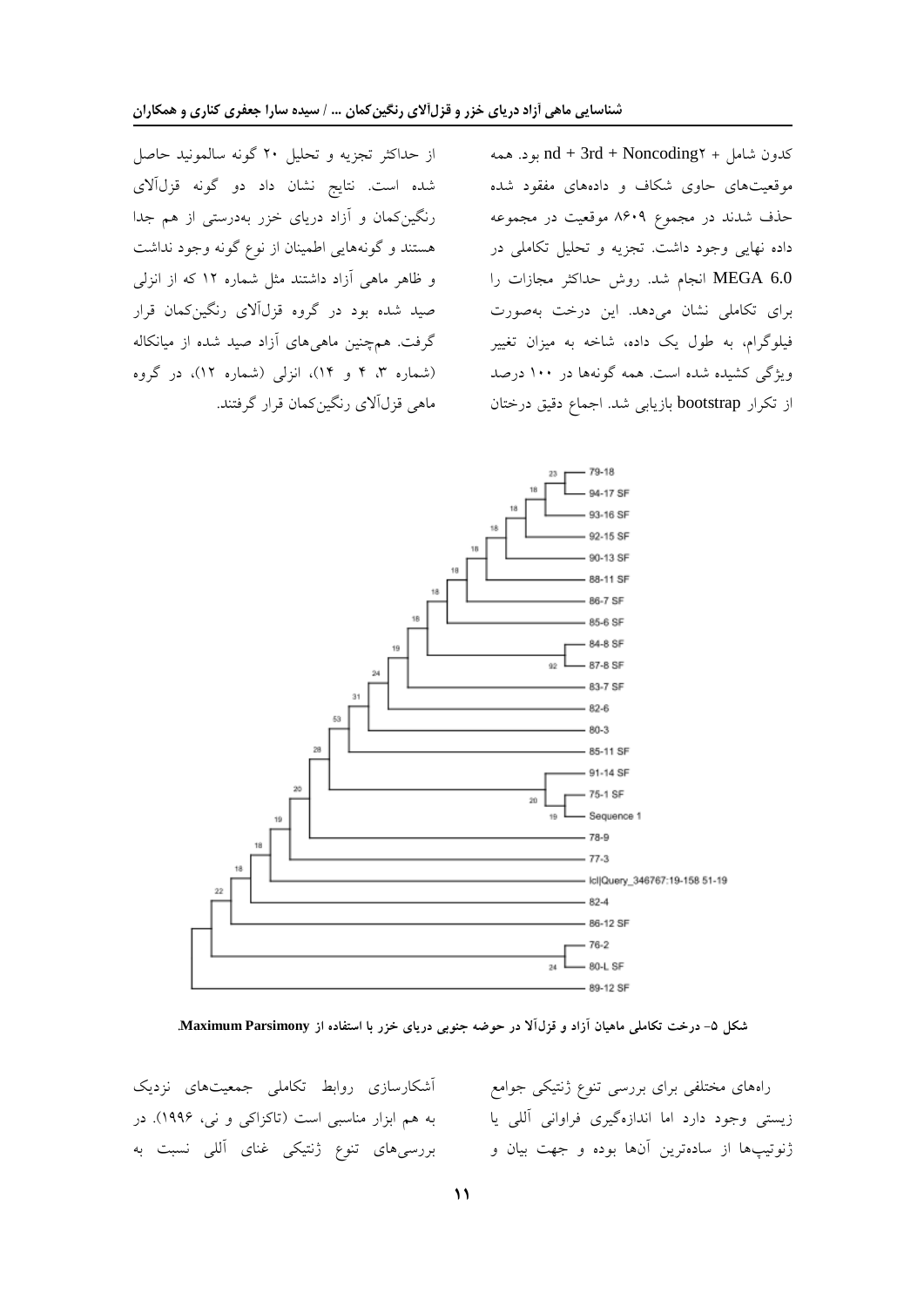هتروزايگوسيتی دارای ارزش بالاتری است. زيرا بالا بودن غنای آللی نشاندهنده بالا بودن اندازه مؤثر جمعیت است و استفاده از آن برای ارزیابی تنوع ژنتیکی جمعیتهایی که برای برنامههای بهگزینی یا حفاظت انتخاب شدهاند، مناسبتر است. ناخالصی در مطالعه ساختار جمعیت گونهها ارزش زیادی دارد زیرا هر فرد ناخالص ناقل اللهای متفاوتی بوده كه نشاندهنده تنوع است (دیز و پرسا، ٢٠٠٩). در این مطالعه بررسی میانگین مقادیر بهدست آمده برای تعداد آللها ناخالصی مشاهد نشد.

وجود مواد سمی در آب میتواند موجب افزایش مرگ و مير جمعيتها كاهش تنوع و فراواني ژنتیکی و از بین رفتن آللهای کمیاب شود (تئودوراکیز و همکاران، ۲۰۰۱). همچنین بالا بودن ارتباط ژنتیکی (هروردن و همکاران، ۲۰۰۶) و تبادلات ژنتیکی (هولیهان و همکاران، ۲۰۰۶) سبب کاهش تعداد آللهای اختصاصی می شود. در مقابل بالاتر بودن آلل اختصاصی و تراز بالای پلی مورفیسم می تواند ناشی از پویایی ژنتیک جمعیت باشد. ورا و همکاران (۲۰۱۱) در مطالعه ساختار ژنتیکی مولدين ماهيان آزاد درياي خزر با آغازگرهاي ریزماهواره، بیش ترین مقدار هتروزایگوسیتی مورد انتظار را ۰/۹۰ اعلام کردند. میزان تنوع ژنتیکی ذر ماهیان دریایی ۰/۷۹، در ماهیان آب شیرین ۰/۴۶ و در ماهیان آنادرم ۰/۶۸ گزارش شده است (دوودي و آويس، ٢٠٠٠). ميزان تنوع ژنتیکی در مطالعه نجار لشگری و همکاران (۲۰۱۳) ۰/۰۹ ± ۰/۴۷ بوده است. همچنین میزان آن در مطالعه حاضر ۷۴۴+ ±۰/۴۷ بهدست آمد که کم تر بودن مقدار آن از مقدار اعلام شده برای ماهیان آنادرم است و پایین بودن آن را میتوان به عوامل مختلفی چون صید بیرویه، از بین رفتن مكانهای طبیعی تخمریزی، تکثیر مصنوعی و موارد دیگر نسبت داد.

بیش ترین نسبت نوكلئوتید مشاهده شده از نمونههای استخراج شده مربوط به باز سیتوزین بهمیزان ۳۳/۱۶ و کمترین باز مربوط به باز گوانین بهمیزان ۱۶/۷۵ بود. این میزان در مطالعه نجار لشگری و همکاران (۲۰۱۴) روی تنوع ژنتیکی ماهی آزاد خزر برای بیشترین درصد مربوط به باز آدنین و کم ترین درصد باز گوانین بود.

در تخمین الگوی جانشینی در مطالعه نجار لشگری و همکاران (۲۰۱۳) بیشترین مقدار واژگونی ۱۷۰ و بیش ترین مقدار جایگزینی ۹۰ در رودخانه چالوس بود. این مقدار در این مطالعه برای کل نمونههای صید شده از درای خزر بهصورت کلی محاسبه شد که مقدار واژگونی ۲۳۲ و مقدار جایگزینی ۱۳۷ بود. میانگین درجه خویشاوندی در مطالعه ماهيان آزاد درياي خزر توسط نجار لشگري و همکاران بیشترین مقدار را برای رودخانه سردآبرود 0/34 ثٝزؾت آٚضز٘س. ایٗ ٔمساض زض ٔغبِقٝ حباضط ۹۹/۰ به دست آمد.

تعیین توالی ژنوم میتوکندریایی امکان بررسی الگوهای تنوع ژنتیکی در گونههای مختلف را فراهم کرده و با پیشرفت و تکامل دستگاههای تعیین توالی و نرمافزارهای تخصصی، مطالعات ژنتیکی بیشتری نسبت به ماهیان آب شیرین نشان میدهند كه دلیل آن را به بزرگ بودن اندازه مؤثر جمعیت، جریان ژنبی بالا در محیطهای دریایی و برعکس جریان ژنی محدود در ماهیان آب شیرین نسبت میدهند (روسی و همکاران، ۲۰۰۴).

ویژگی کلی مشترک تقریباً همه مفاهیم گونه خوشهای از جمعیت با مسیر تکاملی خاص است (دی کویروز، ۲۰۰۷). به نظر می رسد توجه به این جنبه از مفاهیم گونه در طبقهبندی و حفظ ماهی آزاد ْمی تواند جایگزین مفیدی برای جلوگیری از تورم طبقهبندی باشد، در حالی که حفاظت از تنوع ماهی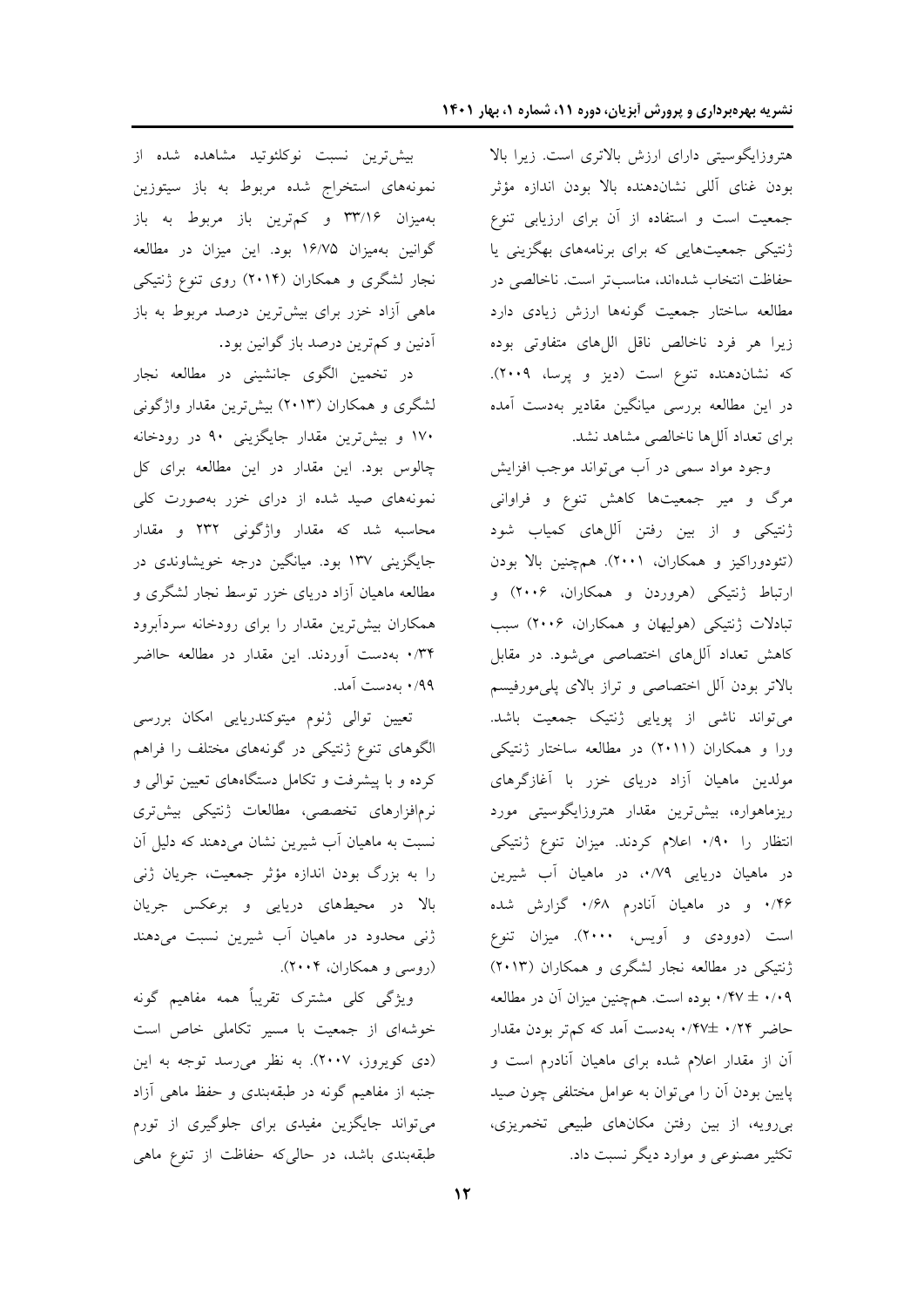آزاد در هر حوضه را بهبود میبخشد. بنابراین، بهمنظور اطمینان از اصطلاح پایداری طولانیمدت تنوع ماهی آزاد، پیشنهاد میشود مطالعات طبقهبندی در مجموعه از گونهها که شامل ماهی آزاد نیز باشد بر روی خوشههای ژنومی جمعیت در هر حوضه یا منطقه جغرافیایی به جای توصیف گونهها فقط با استفاده از نمونههای مورفولوژیکی یک تنها جمعیت متمایز شده، باید انجام شود (هاشمزاده و همکاران، ۲۰۲۱).

انتقال و جایگزینی از شاخصهای تنوع مولکولی هستند (تامورا و همکاران، ۲۰۰۴) و در مطالعه نجار لشگرى و همكاران (٢٠١٧)، بالاترين سطح تغییرات مولکولی در رودخانه سردآبرود مشاهده شده است. مشكل طبقهبندی با درجه خویشاوندی تعیین می شود. اگر (P<۰/۰۵) فرضیه صفر رد می شود (برابري بين درخت و ميزان تكامل) و اگر (P>٠/٠۵) باشد نشاندهنده نرخ تكامل بين درختهای تبارزایی است (تاجیما، ۱۹۹۳) و درجه خویشاوندی ماهی آزاد خزر در این مطالعه برابری بین درخت و میزان تكامل را نشان میدهد. جمعیت وحشی و حفظ خلوص ژنتیکی آنها نقش کلیدی در حفاظت از منابع ژنتیکی ماهی آزاد خزری دارد. به عنوان اولین قدم، جمعیت وحشی باقی مانده باید شناسایی و از نظر ژنتیکی مشخص شود (لیو و کوردس، ۲۰۰۴). آپوستولیدیس و همکاران (۲۰۱۱) تفاوت ژنتیکی ماهی آزاد بومی جمعیت جنوب بالکان S. trutta را براساس DNA میتوکندری و تنوع ریز ماهوارهای بررسی کردند. الگوی تمایز جمعیت مشاهده شده در ریزماهوارهها با آنچه در تنوع mtDNA نشان داده شده متفاوت است، اما هر دو روش تقسیمبندی بسیار قوی تنوع ژنتیکی در بين مکانهای نمونهبرداری را نشان میدهند بنابراین نتایج نشان میدهد كه راهبردهای حفاظتی باید به منظور حفظ یکپارچگی و منحصر به فرد بودن ژنتیکی هر جمعیت باشد. نتایج

واریانس مولکولی در مطالعه نجار لشگری و همکاران (٢٠١٧) نشان داد كه تنوع ژنتیک در بین جمعیت رودها و تفاوتهای تنوع ژنتیکی درون و بین جمعیت آزاد خزري وجود دارد و این تفاوت قابل توجه در رودخانهها (P<۰/۰۱) نشاندهنده توانایی پاسخ به انتخاب طبیعی جمعیت است (کالینووسکی، ۲۰۰۵).

از آزمون تاجیما بهمنظور شناسایی هر گونه انحراف از فرضیه صفر تکامل خنثی و شناسایی اثرات انتخاب طبیعی بر ژن محاسبه استفاده می شود. هدف این آزمون یافتن شناسایی تمایز بین توالی DNA که بهطور تصادفی (بیطرف) و DNA که تحت غیرتصادفی در حال تکامل است، میباشد. در یک جمعیت، فراوانی یک جهش خنثی به طور تصادفی از طریق رانش ژنتیکی در نوسان است. با توجه به نتایج میزان آزمون تاجیما ۰/۹۹ بهدست آمده است این درحالی است که کمترین مقدار در مطالعه نجار لشگری و همکاران (۲۰۱۴) برای ماهی آزاد خزر در رودخانه سردآبرود مقدار منفی ۰/۵۰ بوده است. در این مطالعه نشان داده شد كه مقدار D مثبت و معنیدار به دست آمده که بیانگر کمبود آللهای کمیاب است. D مثبت تاجیما نشاندهنده سطوح پایین چندشكلی با فركانس پايین و فركانس بالا است به عنوان مثال، پس از یک تنگنا یا یک رفت و برگشت انتخابی)، كه نشاندهنده كاهش اندازه جمعیت و/یا انتخاب متعادل است. میانگین تفاوتهای جفتی و تعداد محلهای تفکیک، هر کدام به گونهای مقیاس بندی می شوند که انتظار می رود در جمعیتی با اندازه ثابت در حال تحول بی طرفانه یکسان باشند.

با توجه به بررسی مطالعات انجامشده، احتمال فرار قزل آلا از قفس های پرورشی وجود دارد که می تواند اثرات زيادی بر اكوسيستم منطقه و آبزيان از جمله گونههای دیگر ماهی بگذارد. اگرچه مطالعات جامع و کاملی از هیبرید شدن گونههای پرورشی و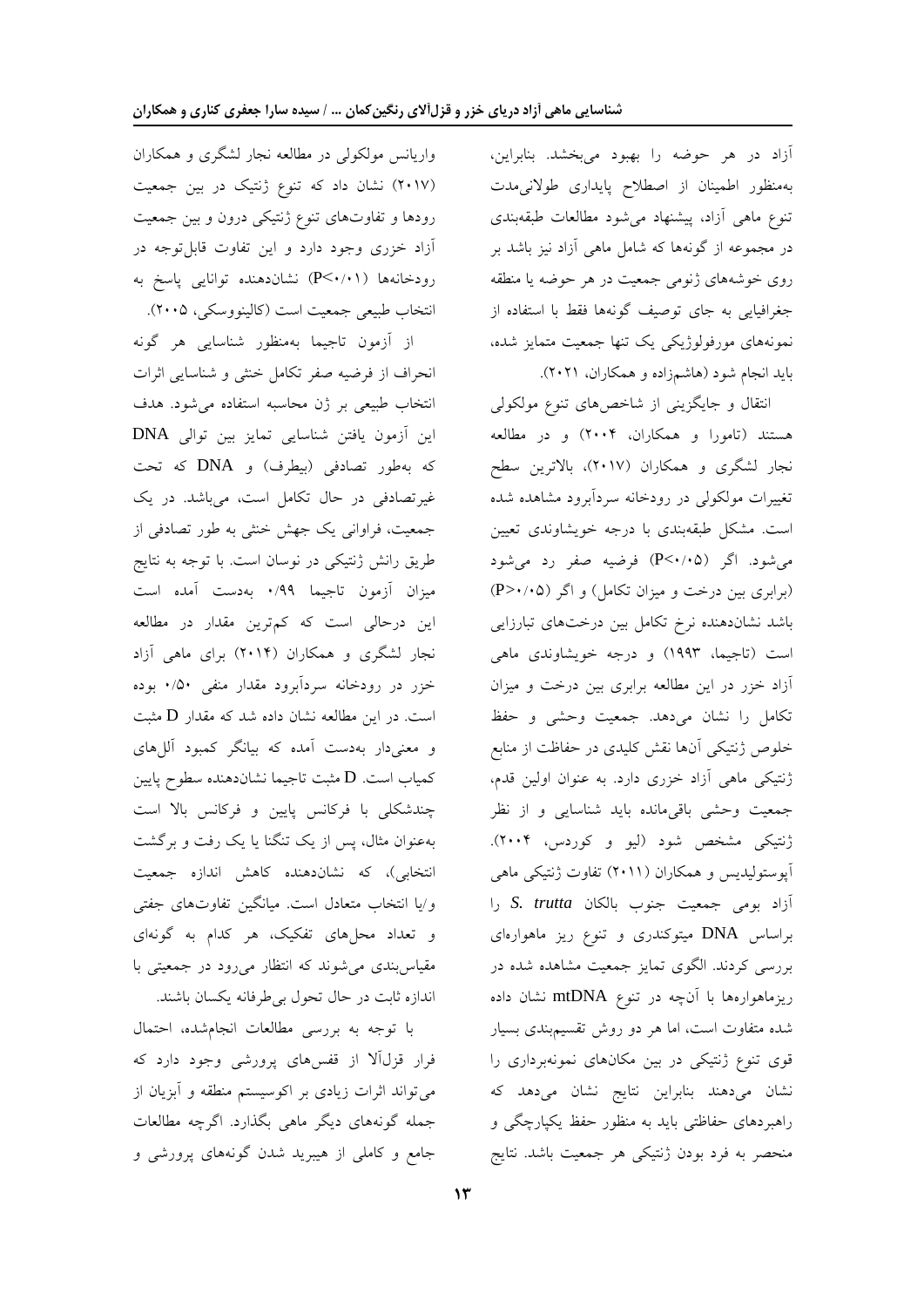امکان این دو گونه را از هم تفکیک و شناسایی کرد. نتایج اولیه توالی پایی ژنوم میتوکندریایی درصد نزدیکی ژنوم توالی یافته با گونههای ثبت شده در GenBank را نشان داد، نمونههای صید شده در میانکاله، ساری و فریدونکنار و انزلی با ظاهری بسیار شبیه به ماهی آزاد، در توالی یابی شباهت بالای ژنومی را با ماهی قزلآلای رنگبزکمان نشان دادند. بقیه نمونهها با ظاهر ٔ ماهی آزاد همان توالی ماهی آزاد را نشان دادند.

بومی و تلاقی ژنی آنها در حوضه جنوبی دریای خزر به ثبت نرسیده است، اما این موضوع امری محتمل و مهم است و نیاز به بررسی دقیق و کاملتر و مطالعات ژنتیکی جامعی دارد. برای تعیین نمونههای هیبرید و این که هیپر بداسیون بین دو گونه اتفاق افتاده است با خیر، باید از ماركرهای هستهای و بعد كلونینگ یا روش NGS استفاده کرد که هر دو روش زمان و هزینه بالایی دارند. استفاده از توالی پایی ژنومی تا حد

**مىابع**

- Apostolidis, A.P., Stoumboudi, M.Th., Kalogianni, E., Cote, G., and Bernatchez, L. 2011. Genetic divergence among native trout *Salmo trutta* populations from southern Balkans based on mitochondrial DNA and microsatellite variation. J. Fish Biol. 79, 1950-1960 doi:10.1111/ j.1095- 8649.2011.03136.x, available online at wileyonlinelibrary.com.
- Avise, J.C. 2000. Phylogeography: the history and formation of species. Harvard University Press, Cambridge.
- Bernatchez, L. 2001. The evolutionary history of brown trout (*Salmo trutta* L.) inferred from phylogeographic, nested clade, and mismatch analyses of mitochondrial DNA variation. Evolution, 55: 351-379.
- Brighitte, J., Hansen, M., and Loeschcker, V. 2005. Microsatellite DNA analysis of northern pike (*Esox lucius*) populations: insights into the genetic structure and demographic history of a genetically depauperatee specious. Biol. J. Linnaean Soc. 84: 1-11.
- Clifford, S.L., McGinnity, P., and Ferguson, A. 1997. Genetic changes in Atlantic salmon (*Salmo salar* L.) populations of NW Irish rivers resulting from escapes of adult farm salmon. Canadian Journal of Fisheries and Aquatic Sciences.
- Clifford, S.L., McGinnity, P., and Ferguson, A. 1997. Genetic changes in an Atlantic salmon (*Salmo salar* L.)

population resulting from escapes of juvenile farm salmon. Journal of Fish Biology (In Press).

- Cortey, M., and García-Marín, J.L. 2002. Evidence for hylogeographically informative sequence variation in the mitochondrial control region of Atlantic brown trout. J. Fish Biol. 60: 1058-1063.
- De Queiroz, K. 2007. Species concepts and species delimitation. Syst. Biol. 56: 879-886. https://doi.org/10.1080/ 10635150701701083.
- Dewoody, J.A., and Avise, J.C. 2000. Microsatellite variation in marine, freshwater and anadromous fishes compared with other animals. J. Fish Biol. 56: 461-473.
- Diz, P.A., and Presa, P. 2009. The genetic diversity pattern of Mytilus alloprovincialis in Galician Rías (NW Iberian estuaries). Aquaculture 287: 278-285.
- Fricke, R., Eschmeyer, W.N., and Fong, J.D. 2021. Eschmeyer's catalog of fishes: genera/species by family/subfamily. (http://researcharchive.calacademy.org/re search/ichthyology/catalog/SpeciesByFa mily.asp). Electronic version accessed dd mmm 2021.
- Grassi, F., Imazio, S., Gomarasca, S., Citterio, S., Aina, R., Sgorbati, S., Skala, F., Patrignani, G., and Labra, M. 2004. Population structure and genetic variation within Valeriana wallrothii Kreyer in relation to different ecological locations. Plant Science, 166: 1437-1441.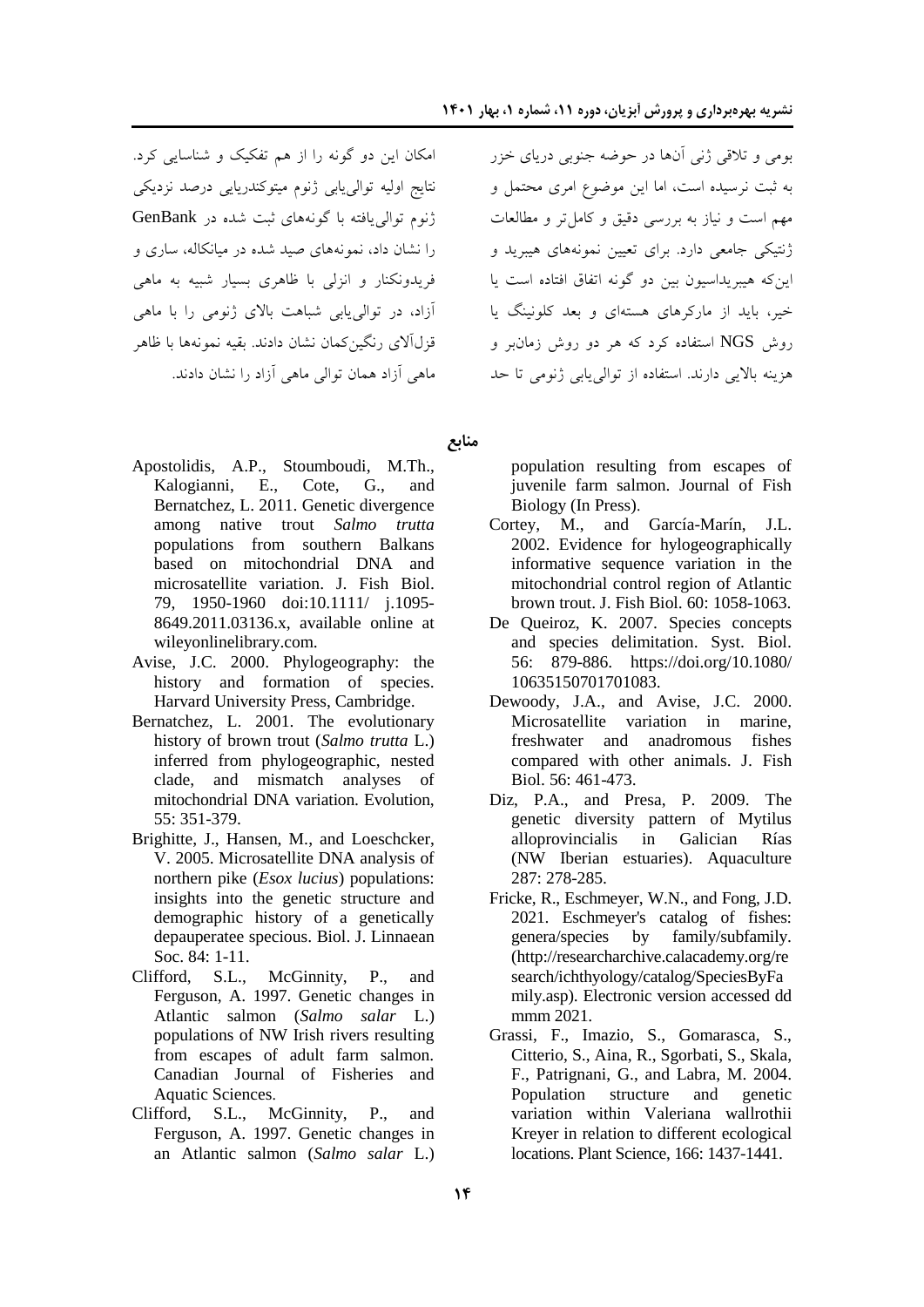- Hashemzadeh, S.I., Farahmand, H., Abdoli, A., Bernatchez, L., Primmer, C.R., et al. 2012. Phylogenetic status of brown trout *Salmo trutta* populations in five rivers from the southern Caspian Sea and two inland lake basins, Iran: a morphogenetic approach. J. Fish Biol. 81: 1479-1500.
- Herwerden, L.V., McLlwain, J., Al-Quf, H., Al-Amry, W., and Reyes, A. 2006. Development and application of microsatellite markers for Scombermorus commerson (Perciformes of Teleostei) to a population genetic study Arabian Peninsula stocks. Fisheries Research, 79: 258-266.
- Hoolihan, J.P., Anandh, P.J., and Herwerden, L.V. 2006. Mitochondrial analysis of narrow-barred Spanish mackerel (Scomberomorus commerson) suggests a single genetic stock in the ROPME sea area. ICES J. Marine Sci. 63: 1066-1074.
- Janati, A., Norouzi, M., and Nazemi, A. 2013. Population genetic structure of common carp (*cyprinus carpio* linnaeus 1758) in Anzali wetland and Gorganrud estuary using microsatellite markers. Journal of Aquaculture Development,  $7: 3. 1-10.$
- Jouladeh Roudbar, A., Vatandoust, S., Eagderi, S., Jafari, S., and Mousavi-Sabet, H. 2015. Freshwater fishes of Iran; an updated checklist. AACL Bioflux. 8: 855-909.
- Jouladeh Roudbar, A., Farahmand, H., Abed-Elmdoust, A.R., Mojazi Amiri, B. 2021. Distribution, Conservation Status and Identification Key of Luciobarbus Heckel 1843 in Iran. 10: 77-92. 10.30473/EAB.2021.54891.1800.
- Kalinowski, S.T. 2005. Polymorphic loci require large sample size or estimate genetic distance. Heredity, 94: 33-36.
- Liu, Z.J., and Cordes, J.F. 2004. DNA marker technologies and their application in aquaculture genetics. Aquaculture, 238: 1-37.
- Najjarlashgari, S., Rezvani Gilkolaei, S., Miar, A., and Salehi Farsani, A. 2014. Study of genetic diversity in Caspian brown trout (*Salmo caspius*) emigrant

population to Chalous river using sequencing technique.  $1<sup>st</sup>$  National Conference of Passive Defense in Bandar Abbas Marine Science. https://civilica.com/doc/359306.

- Najjarlashgari, S., Rezvani Gilkolaei, S., Miar, A., and Salehi Farsani, A. 2014. Study of genetic diversity in Caspian brown trout (*Salmo caspius*) emigrant population to Gorganrud river using microsatellite method. 1<sup>st</sup> National Conference of Passive Defense in Bandar Abbas Marine Science. https://civilica.com/doc/359307.
- Rossi, A.R., Ungaro, A., De Innocentiis, S., Crosetti, D., and Sola, L. 2004. Phylogenetic analysis of Mediterranean Mugilids by allozymes and 16S rRNA genes investigation: Are the Mediterranean species of Liza monophyletic? Biochem. Genet. 42: 301-313.
- Rousset, F. 2004. Genetic structure and selection in subdivided populations Princeton. Princeton University Press.
- Sattari, M., Shahsavani, D., and Shafiee, Sh. 2003. Ichthyology (2) (Systematic). Haqshenas puplication, 502p.
- Tajima, F. 1993. Simple methods for testing molecular clock hypothesis. Genetics, 135: 599-607.
- Takezaki, N., and Nei, M. 1996. Genetic distances and reconstraction of phylogenetic trees from microsatellite DNA. Genetics, 144: 389-399.
- Tamura, K., Nei, M., and Kumar, S. 2004. Prospects for inferring very large phylogenies by using the neighbor-joining method. Proceedings of the National Academy of Sciences, 101: 11030-11035.
- Theodorakis, C.W., Bickham, J.W., and Lamb, T. 2001. Integration of genotoxicity and population genetic analysis in kangaroo rats (Dipodomys merriami) exposed to radionuclide contamination at the Nevada test site, USA. Environmental Toxicology and Chemistry, 20: 317-326.
- Tudela, S. 1999. Morphological variability in a Mediterranean, genetically homogeneous population of the European anchovy, Engraulis encrasicolus. Fisheries Research, 42: 3. 229-243.